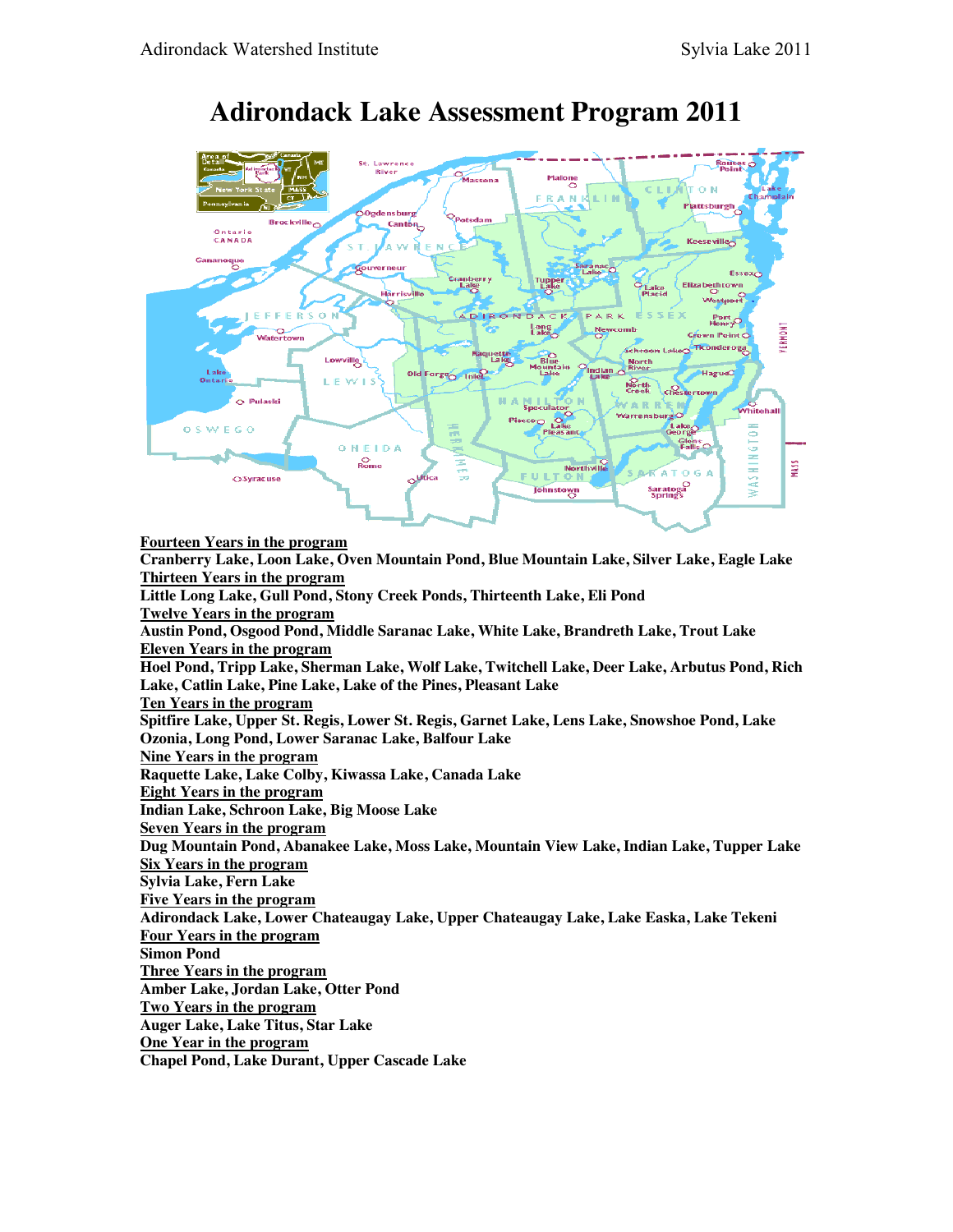## Adirondack Lake

## *Assessment Program*

## **Sylvia Lake**

## **Summer 2011**

*January 2012*

## **Author**

**Michael De Angelo**

## **Project Participants**

#### *Michael De Angelo, Environmental Chemist, Aquatics Director of the AWI*

Cory Laxson, Research Associate, AWI Elizabeth Yerger, Laboratory and Field Technician, AWI

## Prepared by:

The Adirondack Watershed Institute at Paul Smith's College P.O. Box 244, Paul Smiths, NY 12970-0244 Phone: 518-327-6270; Fax: 518-327-6369; E-mail: mdeangelo@paulsmiths.edu

## Program Management by:

Protect the Adirondacks! Inc. P.O. Box 1180 Saranac Lake, NY 12983 E-mail: ALAP@protectadks.org

© The Adirondack Watershed Institute 2011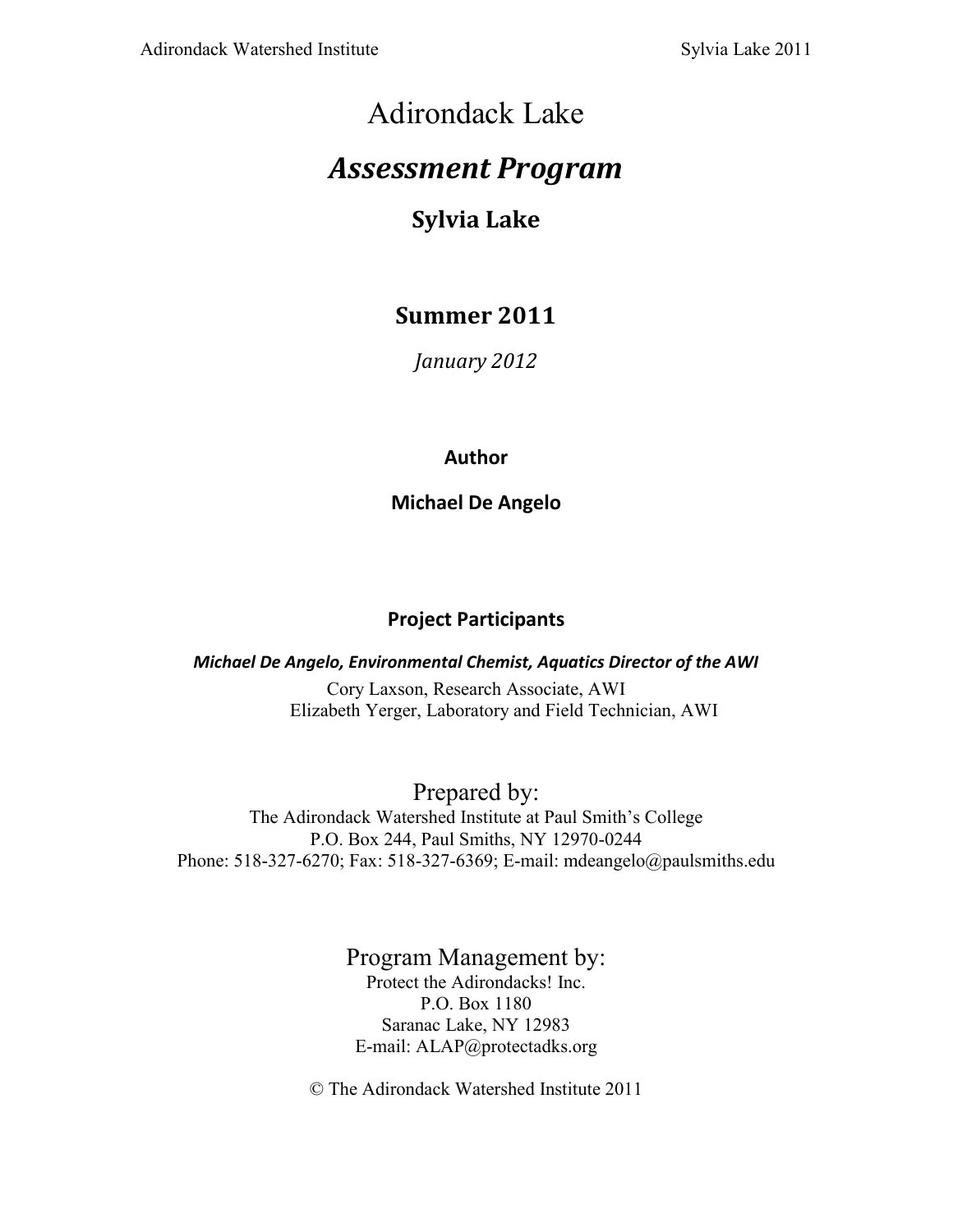#### **Introduction**

The Adirondack Lake Assessment Program is a volunteer monitoring program established by the Residents' Committee to Protect the Adirondacks (RCPA) and the Adirondack Watershed Institute (AWI). The program is now in its' fourteenth year. The program was established to help develop a current database of water quality in Adirondack lakes and ponds. There were 70 participating lakes in the program in year 2011.

#### **Methodology**

Each month participants (trained by AWI staff) measured transparency with a secchi disk and collected a 2-meter composite of lake water for chlorophyll-a analysis and a separate 2-meter composite for total phosphorus and other chemical analyses. The participants filtered the chlorophyll-a sample prior to storage. Both the chlorophyll-a filter and water chemistry samples were frozen for transport to the laboratory at Paul Smith's College.

In addition to the volunteer samples, AWI staff sampled water quality parameters in most of the participating lakes as time and weather allowed. In most instances, a 2 meter composite of lake water was collected for chlorophyll-a analysis. Samples were also collected at depths of 1.5 meters from the surface (epilimnion) and within 1.5 meters of the bottom (hypolimnion) for chemical analysis. Once collected, samples were stored in a cooler and transported to the laboratory at Paul Smith's College.

All samples were analyzed by AWI staff in the Paul Smith's College laboratory using the methods detailed in *Standard Methods for the Examination of Water and Wastewater, 21<sup>st</sup> edition* (Greenberg, *et al, 2005*). Volunteer samples were analyzed for pH, alkalinity, conductivity, color, nitrate, chlorophyll a and total phosphorus concentrations.

#### **Results Summary**

Sylvia Lake was sampled three times by a volunteer in 2011 at two locations. Samples were collected on the following dates at Station #1 Inlet and Station #2 Center:  $6/27/11$ ,  $7/22/11$  and  $8/26/11$ . Results for 2011 are presented in Appendix A and will be discussed in the following sections. Results are presented as concentrations in milligrams per liter (mg/L) or its equivalent of parts per million (ppm) and micrograms per liter  $(\mu \rho/L)$  or its equivalent of parts per billion (ppb).

 $1 \text{ mg/L} = 1 \text{ ppm}; 1 \text{ µg/L} = 1 \text{ ppb}; 1 \text{ ppm} = 1000 \text{ ppb}.$ 

Adirondack lakes are subject to the effects of acidic precipitation (i.e. snow, rain). A water body's susceptibility to acid producing ions is assessed by measuring pH, alkalinity, calcium concentrations, and the Calcite Saturation Index (CSI). These parameters define both the acidity of the water and its buffering capacity. Based on the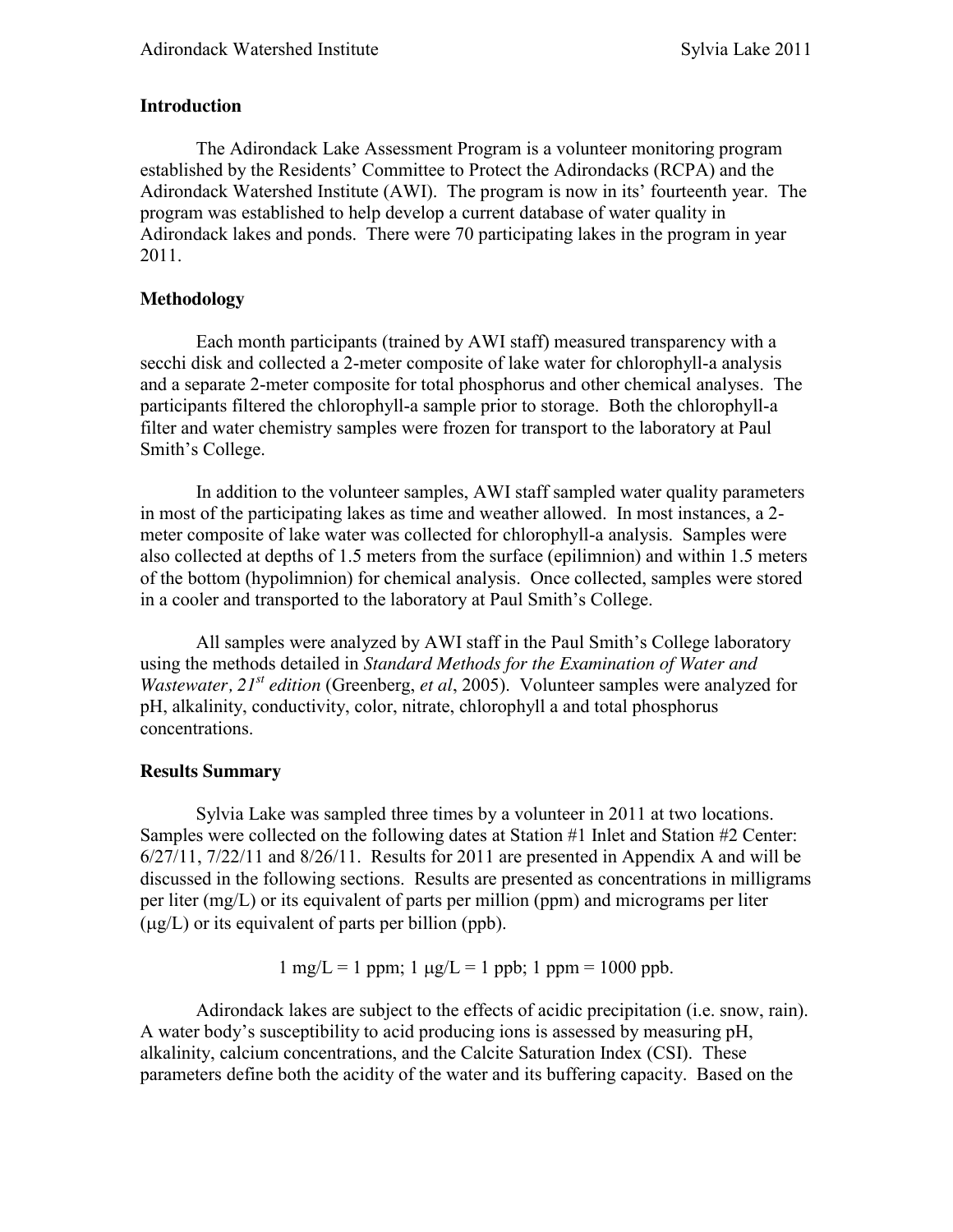results of the 2011 Adirondack Lake Assessment program, the acidity status of Sylvia Lake is considered to be satisfactory with no danger or possible future threat from further acidic inputs due to its' high alkalinity, high calcium level and high pH levels.

Limnologists, the scientists who study bodies of fresh water, classify lake health (trophic status) into three main categories: oligotrophic, mesotrophic, and eutrophic. The trophic status of a lake is determined by measuring the level of three basic water quality parameters: total phosphorus, chlorophyll-a, and secchi disk transparency. These parameters will be defined in the sections that follow. Oligotrophic lakes are characterized as having low levels of total phosphorus, and, as a consequence, low levels of chlorophyll-a and high transparencies. Eutrophic lakes have high levels of total phosphorus and chlorophyll-a, and, as a consequence, low transparencies. Mesotrophic lakes have moderate levels of all three of these water quality parameters. Based upon the results of the 2011 Adirondack Lake Assessment Program, Sylvia Lake is considered to be a late oligotrophic or early mesotrophic water body.

#### **pH**

The pH level is a measure of acidity (concentration of hydrogen ions in water), reported in standard units on a logarithmic scale that ranges from 1 to 14. On the pH scale, 7 is neutral, lower values are more acidic, and higher numbers are more basic. In general, pH values between 6.0 and 8.0 are considered optimal for the maintenance of a healthy lake ecosystem. Many species of fish and amphibians have difficulty with growth and reproduction when pH levels fall below 5.5 standard units. Lake acidification status can be assessed from pH as follows:

| $pH$ less than 5.0         | Critical or Impaired            |
|----------------------------|---------------------------------|
| pH between $5.0$ and $6.0$ | <b>Endangered or Threatened</b> |
| pH greater than 6.0        | Satisfactory or Acceptable      |

The pH in the upper waters of Sylvia Lake ranged from 7.20 to 7.66. The average pH for the lake center was 7.40 and for Inlet it was 7.54. Based solely on pH, Sylvia Lake's acidity levels should be considered satisfactory with no harm from further acidic inputs. The pH for both stations were very similar.

#### **Alkalinity**

Alkalinity (acid neutralizing capacity) is a measure of the buffering capacity of water, and in lake ecosystems refers to the ability of a lake to absorb or withstand acidic inputs. In the northeast, most lakes have low alkalinities, which mean they are sensitive to the effects of acidic precipitation. This is a particular concern during the spring when large amounts of low pH snowmelt runs into lakes with little to no contact with the soil's natural buffering agents. Alkalinity is reported in milligrams per liter (mg/L) or microequivelents per liter ( $\mu$ eq/L). Typical summer concentrations of alkalinity in northeastern lakes are around 10 mg/l (200  $\mu$ eq/L). Lake acidification status can be assessed from alkalinity as follows: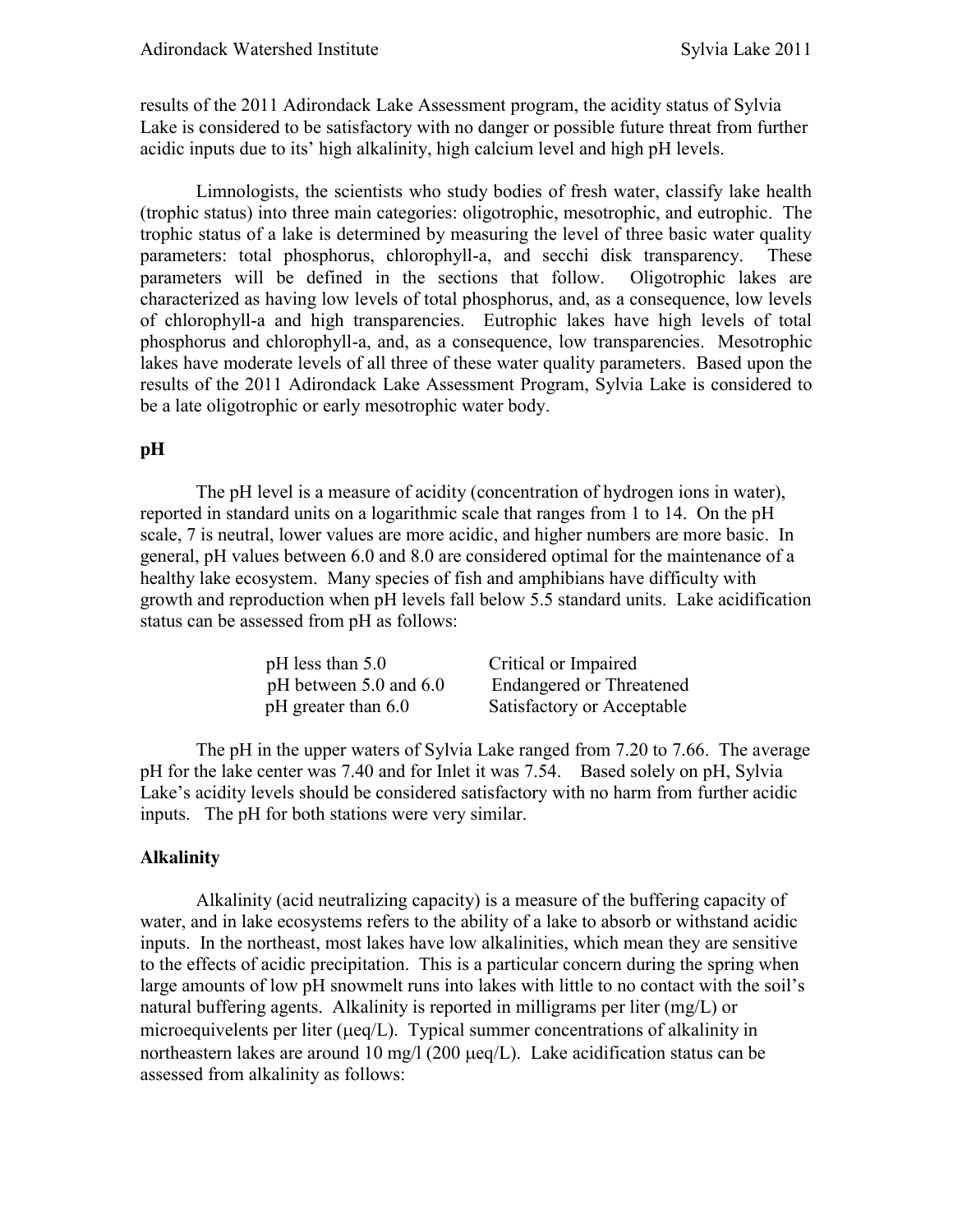| Alkalinity less than 0 ppm       | Acidified            |
|----------------------------------|----------------------|
| Alkalinity between 0 and 2 ppm   | Extremely sensitive  |
| Alkalinity between 2 and 10 ppm  | Moderately sensitive |
| Alkalinity between 10 and 25 ppm | Low sensitivity      |
| Alkalinity greater than 25 ppm   | Not sensitive        |

 The alkalinity of the upper waters of Sylvia Lake ranged from 82.8 ppm to 107.6 ppm. The average alkalinity for the lake center was 90.0 ppm, and for inlet it was 96.4 ppm. These values indicate no sensitivity to acidification. The alkalinity for both stations was very similar.

#### **Calcium**

Calcium is one of the buffering materials that occur naturally in the environment. However, it is often in short supply in Adirondack lakes and ponds, making these bodies of water susceptible to acidification by acid precipitation. Calcium concentrations provide information on the buffering capacity of that lake, and can assist in determining the timing and dosage for acid mitigation (liming) activities. Adirondack lakes containing less than 2.5 ppm of calcium are considered to be sensitive to acidification.

 The calcium in Sylvia Lake ranged from 18.3 ppm to 23.6 ppm. The average calcium concentration for the lake center was 19.6 ppm and for the lake Inlet it was 21.1 ppm. These values indicate no sensitivity due to further acidic inputs.

#### **Calcite Saturation Index**

The Calcite Saturation Index (CSI) is another method that is used to determine the sensitivity of a lake to acidification. High CSI values are indicative of increasing sensitivity to acidic inputs. CSI is calculated using the following formula:

> *Ca Alk*  $CSI = - log<sub>10</sub> 40000 - log<sub>10</sub> 50000 - pH + 2$

Where  $Ca = Ca$  calcium level of water sample in ppm or mg/L

 $Alk = Alkalinity$  of the water sample in ppm or mg/L  $pH = pH$  of the water sample in standard units

Lake sensitivity to acidic inputs is assessed from CSI as follows:

| CSI greater than 4   | Very vulnerable to acidic inputs       |
|----------------------|----------------------------------------|
| CSI between $3 \& 4$ | Moderately vulnerable to acidic inputs |
| CSI less than 3      | Low vulnerability to acidic inputs     |

CSI values for Sylvia Lake were found to be 0.7 for the lake center and 0.5 for the lake inlet. This shows that Sylvia Lake has no vulnerability to further acidic inputs.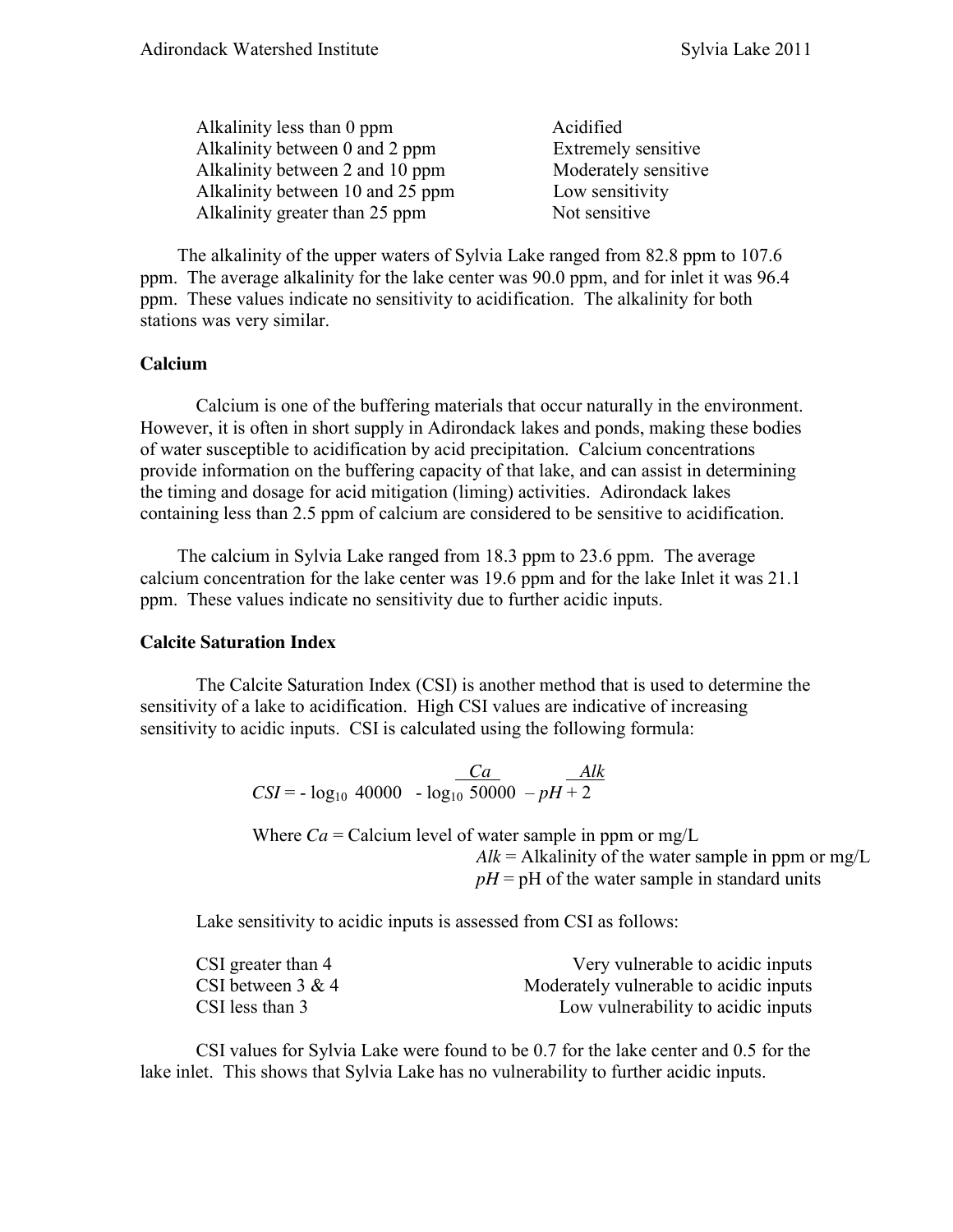#### **Total Phosphorus**

Phosphorus is one of the three essential nutrients for life, and in northeastern lakes, it is often the controlling, or limiting, nutrient in lake productivity. Total phosphorus is a measure of all forms of phosphorus, both organic and inorganic. Total phosphorus concentrations are directly related to the trophic status (water quality conditions) of a lake. Excessive amounts of phosphorus can lead to algae blooms and a loss of dissolved oxygen within the lake. Surface water (epilimnion) concentrations of total phosphorus less than 10 ppb are associated with oligotrophic (clean, clear water) conditions. Concentrations greater than 25 ppb are associated with eutrophic (nutrientrich) conditions.

The total phosphorus in the upper waters of Sylvia Lake ranged from 6 ppb to 11 ppb. The average for the lake center was 9 ppb and for the lake inlet the average was 8 ppb. These values are indicative of oligotrophic conditions for the lake center and oligotrophic for the inlet lake station.

#### **Chlorophyll-a**

Chlorophyll-a is the green pigment in plants used for photosynthesis, and measuring it provides information on the amount of algae (microscopic plants) in lakes. Chlorophyll-a concentrations are also used to classify a lakes trophic status. Concentrations less than 2 ppb is associated with oligotrophic conditions and those greater than 8 ppb are associated with eutrophic conditions.

The chlorophyll-a concentrations in the upper waters of Sylvia Lake ranged from 1.44 ppb to 2.87 ppb. The average concentration for the lake center was 2.01 ppb and for the lake inlet it was 2.22 ppb. These values are indicative of late oligotrophic to early mesotrophic conditions for both lake stations.

#### **Secchi Disk Transparency**

Transparency is a measure of water clarity in lakes and ponds. It is determined by lowering a 20 cm black and white disk (Secchi) into a lake to the depth where it is no longer visible from the surface. This depth is then recorded in meters. Since algae are the main determinant of water clarity in non-stained, low turbidity (suspended silt) lakes, transparency is also used as an indicator of the trophic status of a body of water. Secchi disk transparencies greater than 4.6 meters (15.1 feet) are associated with oligotrophic conditions, while values less than 2 meters (6.6 feet) are associated with eutrophic conditions (DEC & FOLA, 1990).

Secchi disk transparency in Sylvia Lake ranged from 4.5 to 6.5 meters. The average for the lake center was 5.50 meters and for the lake inlet the average was 5.3 meters. These values are indicative of oligotrophic conditions for both lake stations.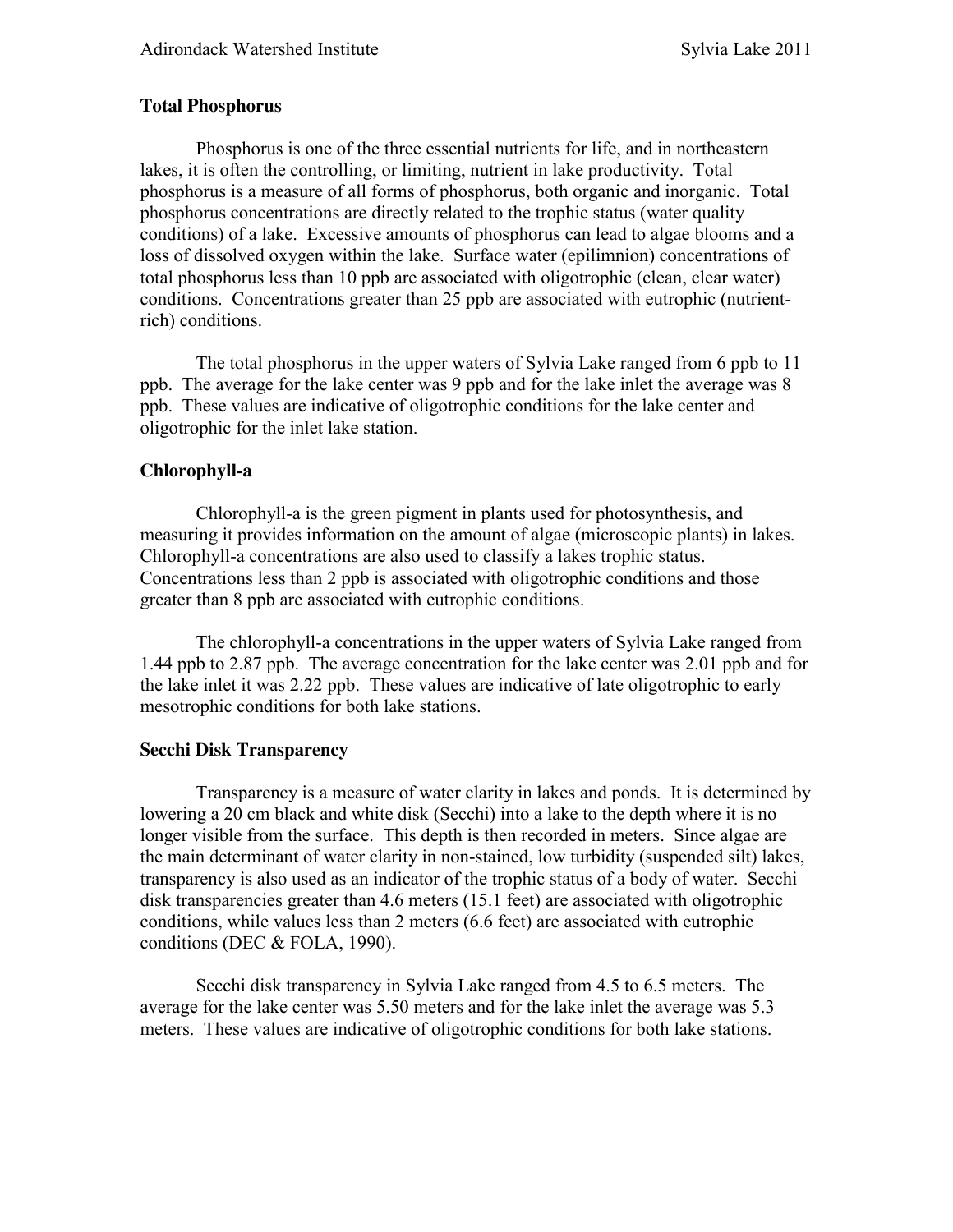#### **Nitrate**

Nitrogen is another essential nutrient for life. Nitrate is an inorganic form of nitrogen that is naturally occurring in the environment. It is also a component of atmospheric pollution. Nitrogen concentrations are usually less than 1 ppm in most lakes. Elevated levels of nitrate concentration may be indicative of lake acidification or wastewater pollution.

Nitrate in Sylvia Lake ranged from 0.123 to 0.209 ppm. The average nitrate in the upper waters was found to be 0.175 ppm for the lake center and 0.164 ppm for the lake inlet. These values are typical for an Adirondack lake.

#### **Chloride**

Chloride is an anion that occurs naturally in surface waters, though typically in low concentrations. Background concentrations of chloride in Adirondack Lakes are usually less than 1 ppm. Chloride levels 10 ppm and higher is usually indicative of pollution and, if sustained, can alter the distribution and abundance of aquatic plant and animal species. The primary sources of additional chloride in Adirondack lakes are road salt (from winter road de-icing) and wastewater (usually from faulty septic systems). The most salt impacted waters in the Adirondacks usually have chloride concentrations of 100 ppm or less.

The chloride in the upper waters of Sylvia Lake ranged from 11.7 ppm to 15.6 ppm. The chloride concentration was 14.7 ppm for the lake center and for the Inlet it was 13.0 ppm. Both stations had similar elevated chloride levels which could be due to geology or road salt.

#### **Conductivity**

Conductivity is a measure of the ability of water to conduct electric current, and will increase as dissolved minerals build up within a body of water. As a result, conductivity is also an indirect measure of the number of ions in solution, mostly as inorganic substances. High conductivity values (greater than 50 uohms/cm) may be indicative of pollution by road salt runoff or faulty septic systems. Conductivities may be naturally high in water that drains from bogs or marshes. Eutrophic lakes often have conductivities near 100 µohms/cm, but may not be characterized by pollution inputs. Clean, clear-water lakes in our region typically have conductivities up to 30 uohms/cm. but values less than 50 uohms/cm are considered normal.

The conductivity in the upper waters of Sylvia Lake ranged from  $167.2 \mu{\rm ohms/cm}$ to 202.0  $\mu$ ohms/cm. The average conductivity for the lake center was 186.3  $\mu$ ohms/cm, and for the inlet it was 183.7 µohms/cm. Both stations had similar elevated conductivity levels which could be due to geology or road salt.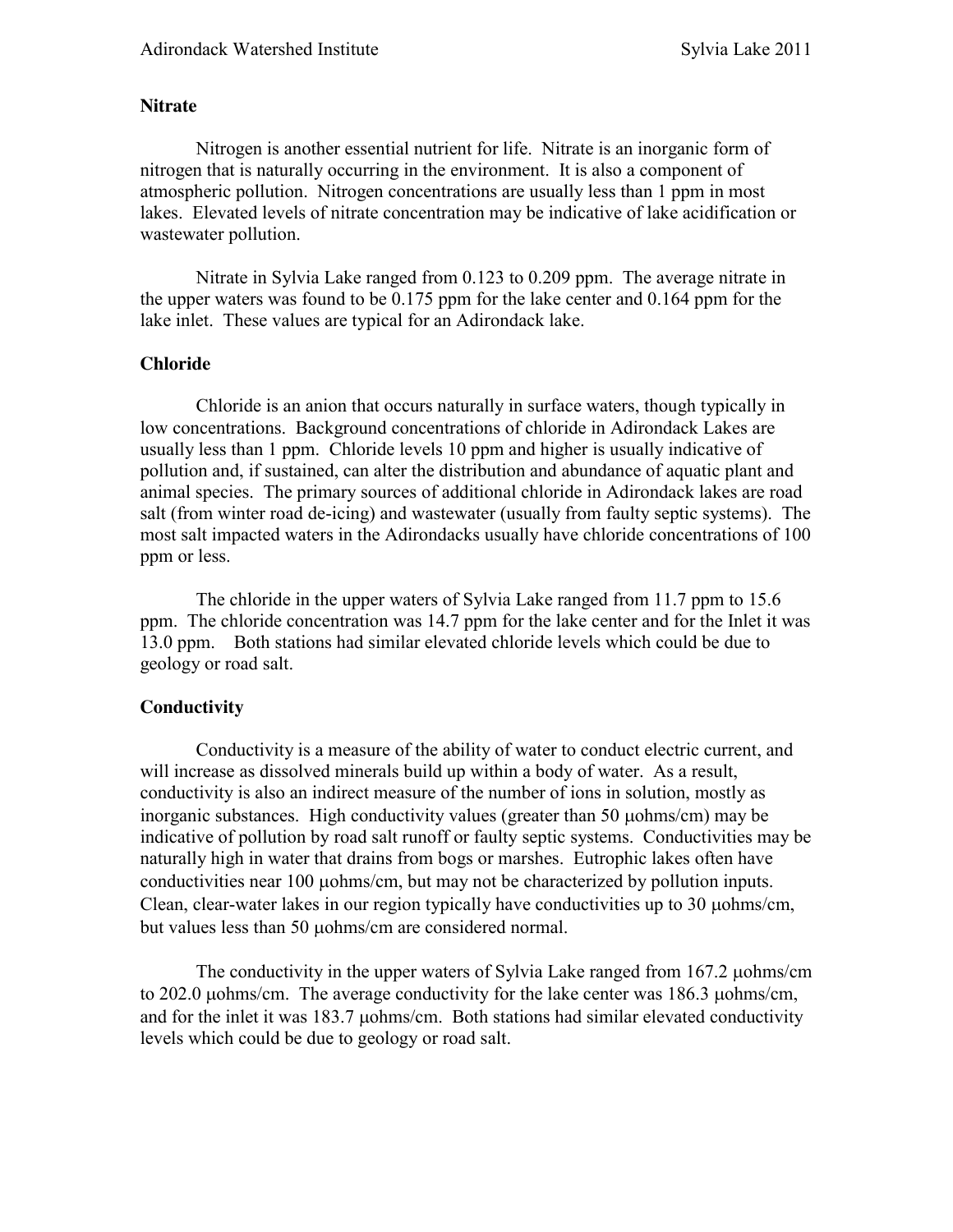#### **Color**

The color of water is affected by both dissolved materials (e.g., metallic ions, organic acids) and suspended materials (e.g., silt and plant pigments). Water samples are collected and compared to a set of standardized chloroplatinate solutions in order to assess the degree of coloration. The measurement of color is usually used in lake classification to describe the degree to which the water body is stained due to the accumulation of organic acids. The standard for drinking water color, as set by the United States Environmental Protection Agency (US EPA) using the platinum-cobalt method, is 15 Pt-Co. However, dystrophic lakes (heavily stained, often the color of tea) are common in this part of the country, and are usually found in areas with poorly drained soils and large amounts of coniferous vegetation (i.e., pines, spruce, hemlock). Dystrophic lakes usually have color values upwards of 75 Pt-Co.

Color can often be used as a possible index of organic acid content since higher amounts of total organic carbon (TOC) are usually found in colored waters. TOC is important because it can bond with aluminum in water, locking it up within the aquatic system and resulting in possible toxicity to fish (see Aluminum).

The color in the upper waters of Sylvia Lake ranged from 1 Pt-Co to 47 Pt-Co. The average color for the lake center was 24.7 Pt-Co and for the lake inlet it was 16.0 Pt-Co. Both stations had similar color levels.

#### **Aluminum**

Aluminum is one of the most abundant elements found within the earth's crust. Acidic runoff (from rainwater and snowmelt) can leach aluminum out of the soil as it flows into streams and lakes. If a lake is acidic enough, aluminum may also be leached from the sediment at the bottom of it. Low concentrations of aluminum can be toxic to aquatic fauna in acidified water bodies, depending on the type of aluminum available, the amount of dissolved organic carbon available to bond with the aluminum, and the pH of the water. Aluminum can form thick mucus that has been shown to cause gill destruction in aquatic fauna (i.e., fish, insects) and, in cases of prolonged exposure, can cause mortality in native fish populations (Potter, 1982). Aluminum concentrations are reported as mg/L of total dissolved aluminum.

The aluminum in the upper waters of Sylvia Lake ranged from 0.010 ppm to 0.098 ppm. The average aluminum for the lake center was 0.016 ppm and for the lake inlet it was 0.043 ppm. Both stations had similar aluminum levels and these values wer very low for both lake stations.

#### **Dissolved Oxygen**

 The dissolved oxygen in a lake is an extremely important parameter to measure. If dissolved oxygen decreases as we approach the bottom of a lake we know that there is a great amount of bacterial decay that is going on. This usually means that there is an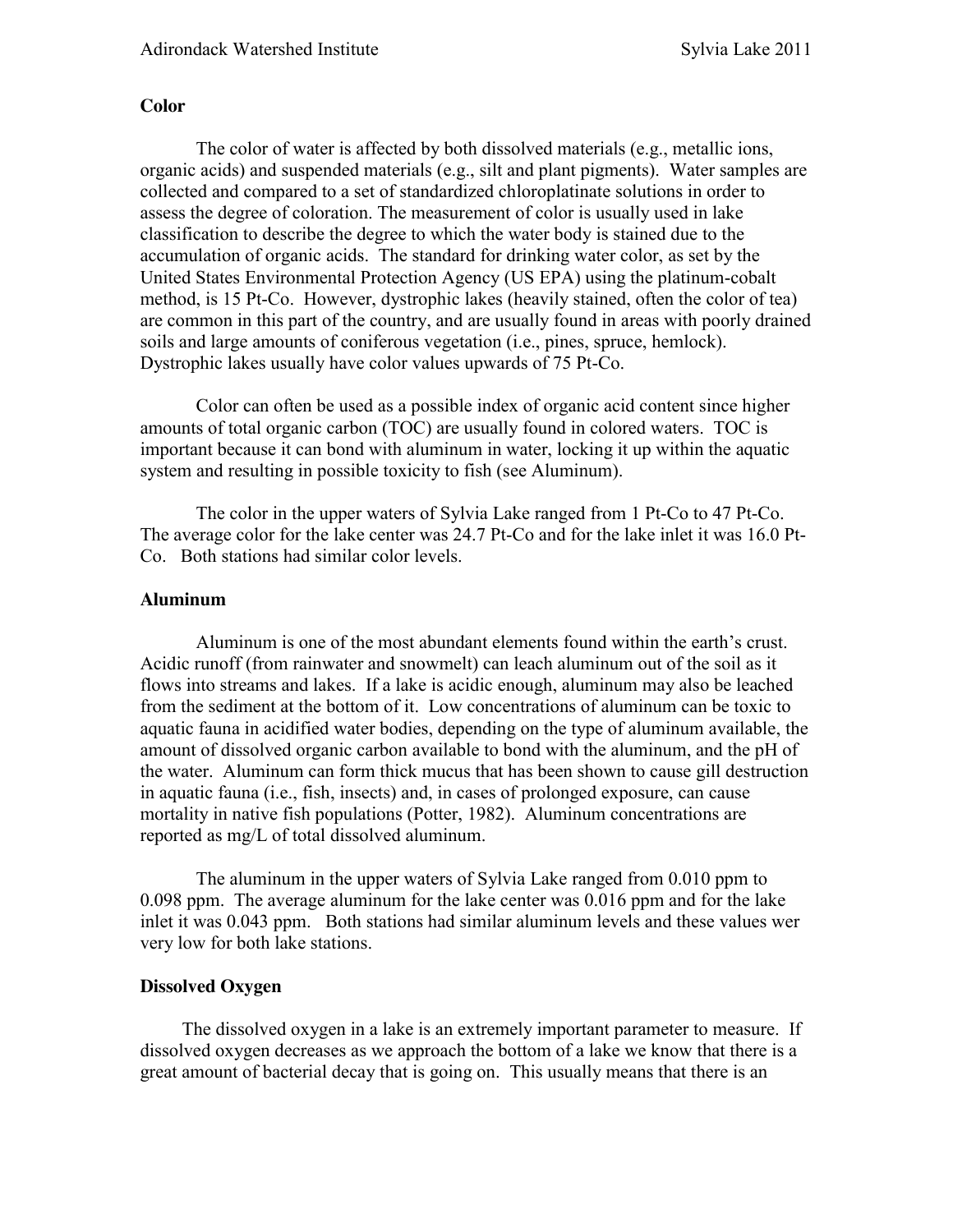#### Adirondack Watershed Institute Sylvia Lake 2011

abundance of nutrients, like phosphorous that have collected on the lake bottom. Oligotrophic lakes tend to have the same amount of dissolved oxygen from the surface waters to the lake bottom, thus showing very little bacterial decay. Eutrophic lakes tend to have so much decay that their bottom waters will have very little dissolved oxygen. Cold-water fish need 6.0 ppm dissolved oxygen to thrive and reproduce. Warm water fish need 4.0 ppm oxygen.

 The dissolved oxygen profiles for 2007 and 2008 are included in the appendix for both the center deep hole and the inlet area. There was greater than 8 ppm dissolved oxygen at both locations and this value actually increased with depth. These values are excellent for cold water fish survival. A profile was not run in 2009 and 2010 due to the lack of a site visit.

#### **Summary**

 Sylvia Lake was an unproductive late oligotrophic to early mesotrophic lake for both lake stations during 2011. Based on the results of the 2007 – 2011 Adirondack Lake Assessment program, the acidity status of Sylvia Lake is considered to be satisfactory with no possible future threat from further acidic inputs due to its' high alkalinity, calcium and pH levels. Both stations showed similar results for all tests performed. The dissolved oxygen levels were excellent for cold water fish survival.

 If we look at the yearly averages for precipitation in the Adirondacks, the amount of precipitation last year was a record and way above average. We had a very wet winter, spring and summer. For the year we received over 44 inches of precipitation. A typical Adirondack year we would receive about  $35 - 38$  inches of precipitation. Some of the changes to water quality on Simon Pond could have been weather related.

 Graphs showing trends in Sylvia Lake over the last six years are included in Appendix A. When comparing the results for  $2006 - 2011$ , the pH and alkalinity increased over the first four years with only a slight decrease during the summer of 2011 due to the increased acidic precipitation. The total phosphorous, chlorophyll a, and Secchi disk transparency were very stable with very little change over the six years of study.

 This past summer was very wet but the total phosphorous, chlorophyll-a, conductivity, nitrate, calcium and aluminum concentrations were very stable. When comparing the lake center to the lake inlet stations, we see oligotrophic conditions for the lake center station and late oligotrophic to early mesotrophic conditions for the lake inlet station in past years. For 2011, the conditions for both stations were very similar. This is most likely due to runoff from the surrounding watershed that is entering the lake through the inlet. This increased runoff is carrying more nutrients and minerals that are having a small affect on the water quality of the lake at that location most years.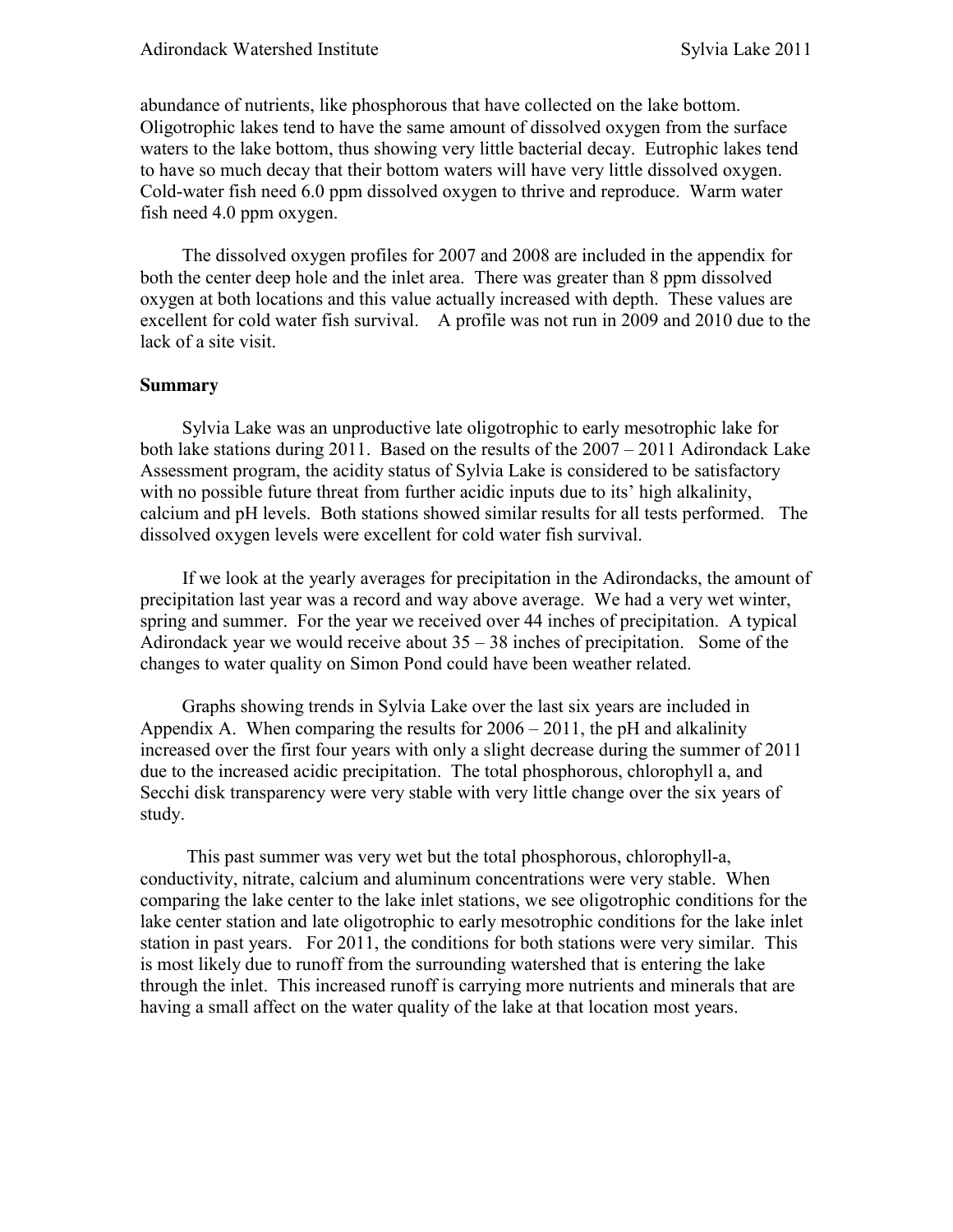#### **Literature Cited**

DEC & FOLA. (1990). Diet for a Small Lake: A New Yorker's Guide to Lake Management.

New York State Department of Environmental Conservation & The Federation of Lake Associations, Inc.: Albany, New York.

Greenberg, A.E., Eaton, A.D., and Leseri, L.A. (editors). (2005). Standard Methods for the Examination of Water and Wastewater, 21<sup>st</sup> Edition. American Public Health Association: Washington, D.C.

Potter, W. (1982). *The Effects of Air Pollution and Acid Rain on Fish, Wildlife and Their Habitats – Lakes*. Technical Report FWS/OBS – 80/50.4. United States Fish and Wildlife Service, Biological Services Program: Washington, D.C.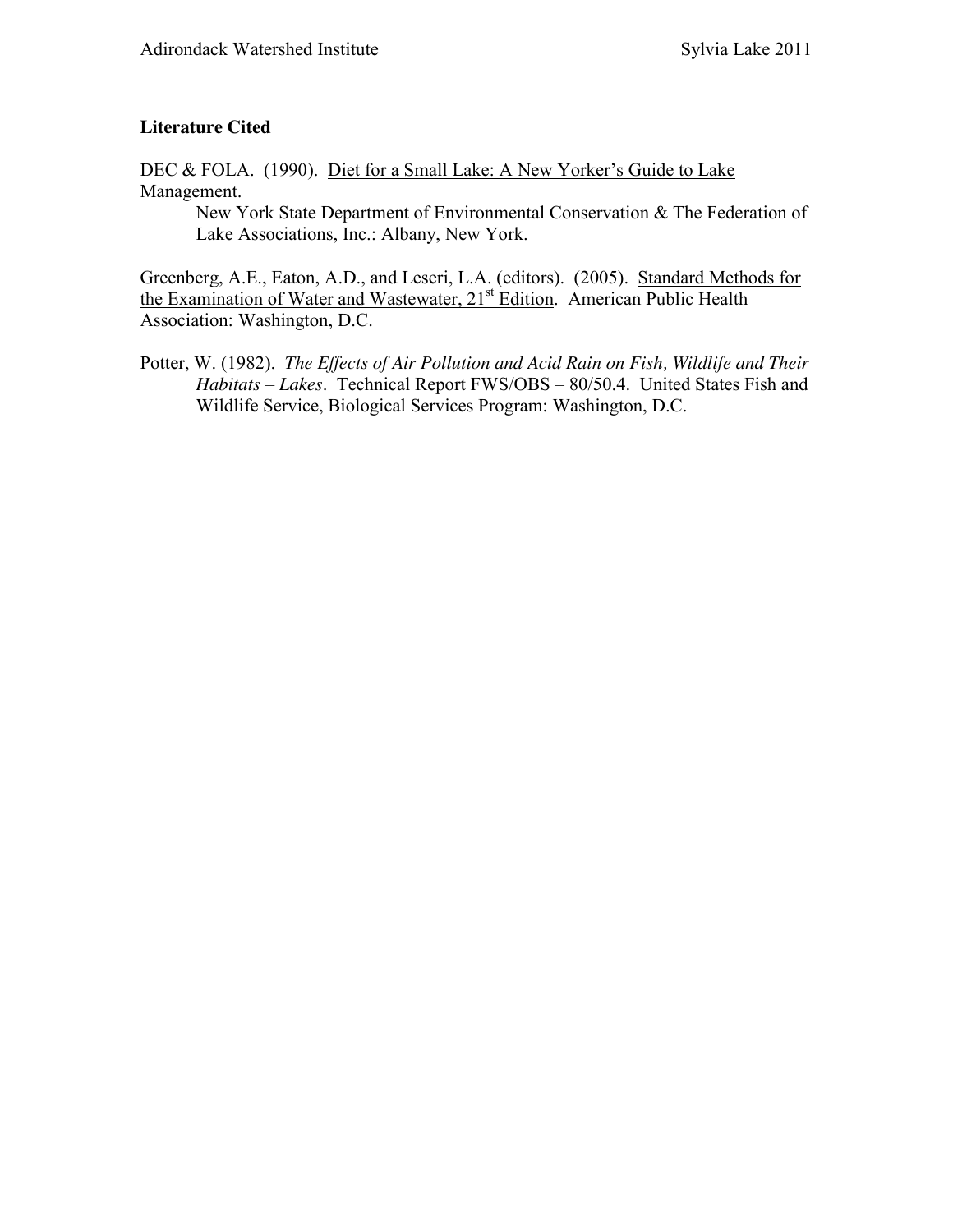# **Appendix A**

**Water Quality Data**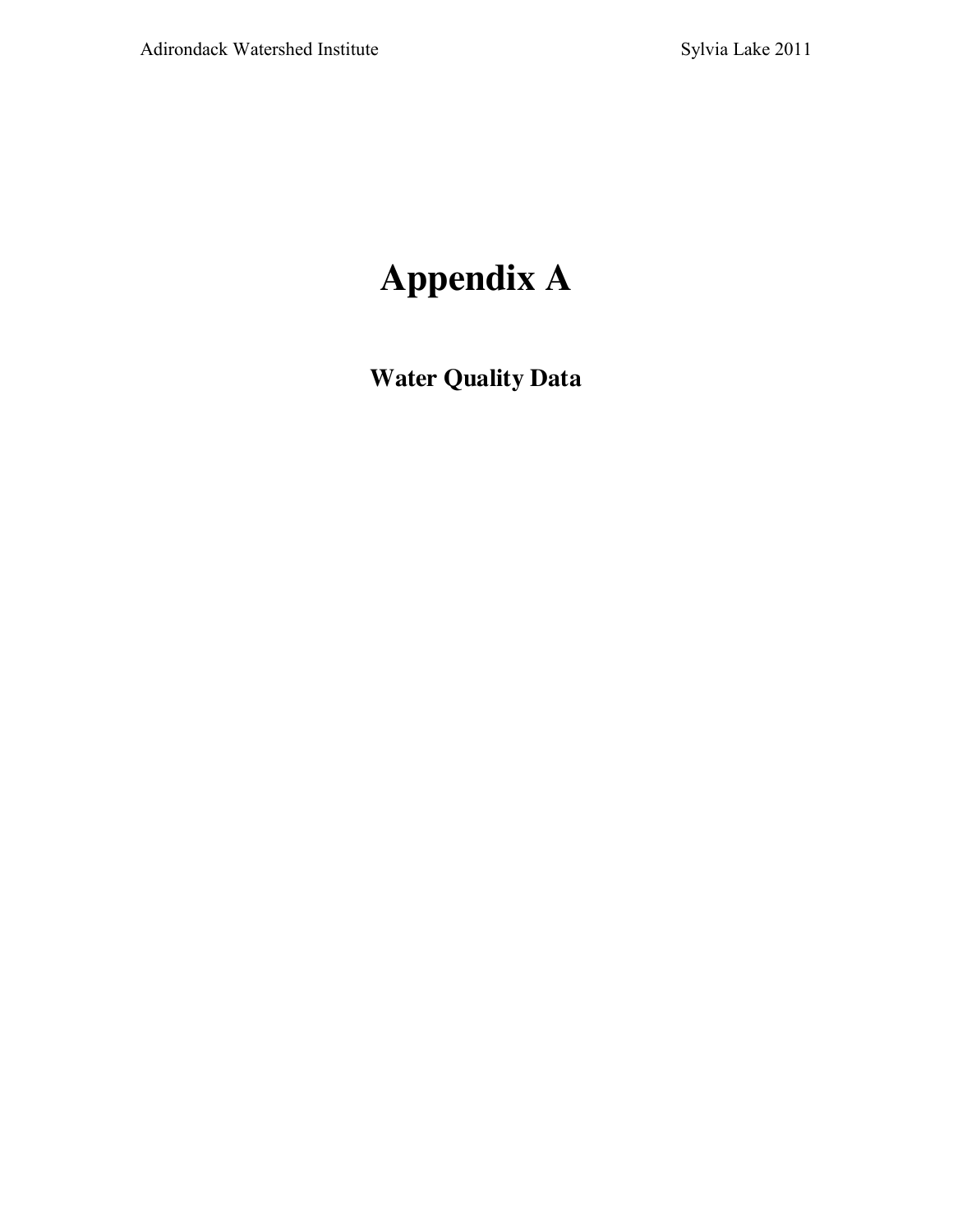## Sylvia Lake Center Deep Hole June 2007/May 2008

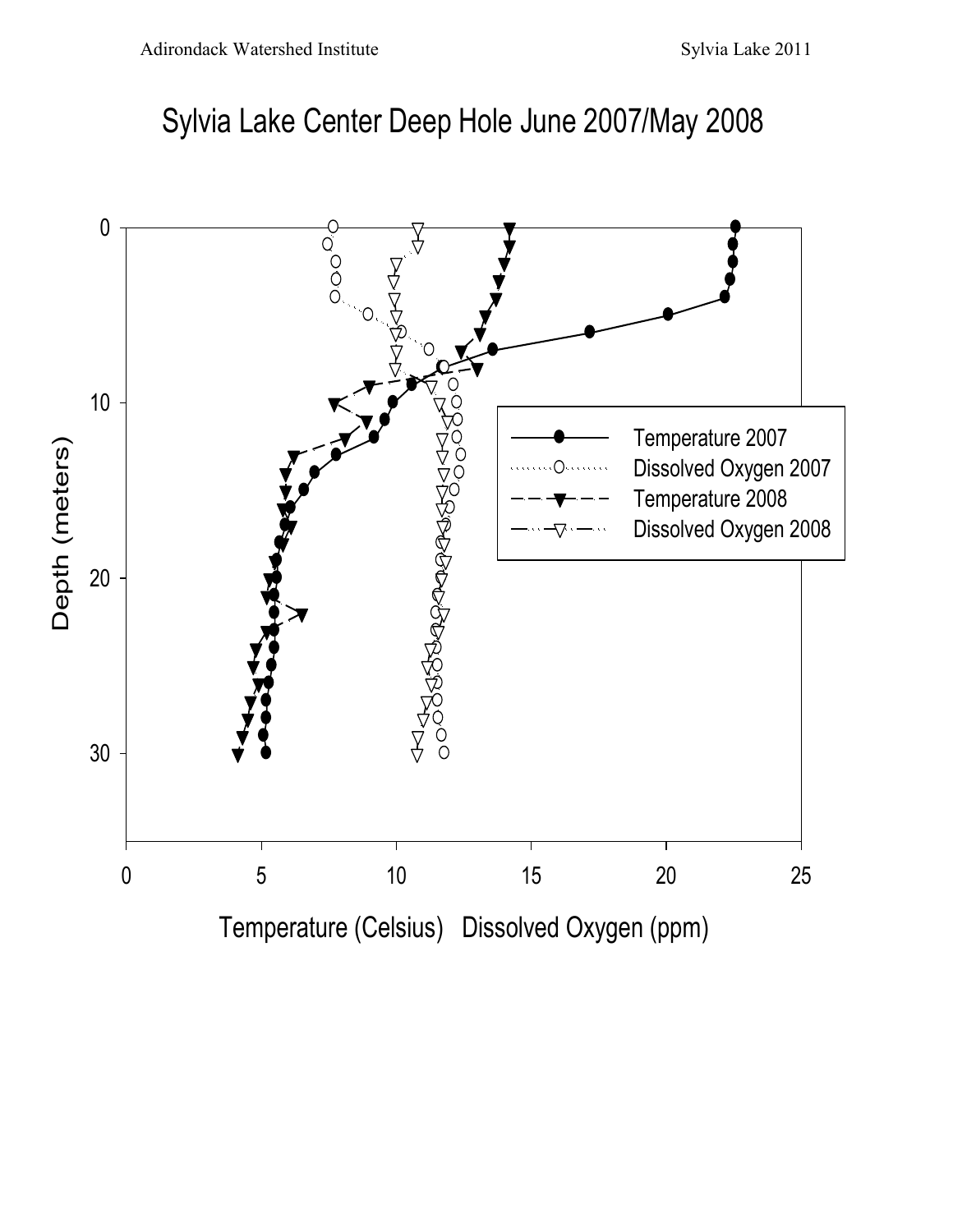# Sylvia Lake Inlet Area June 2007

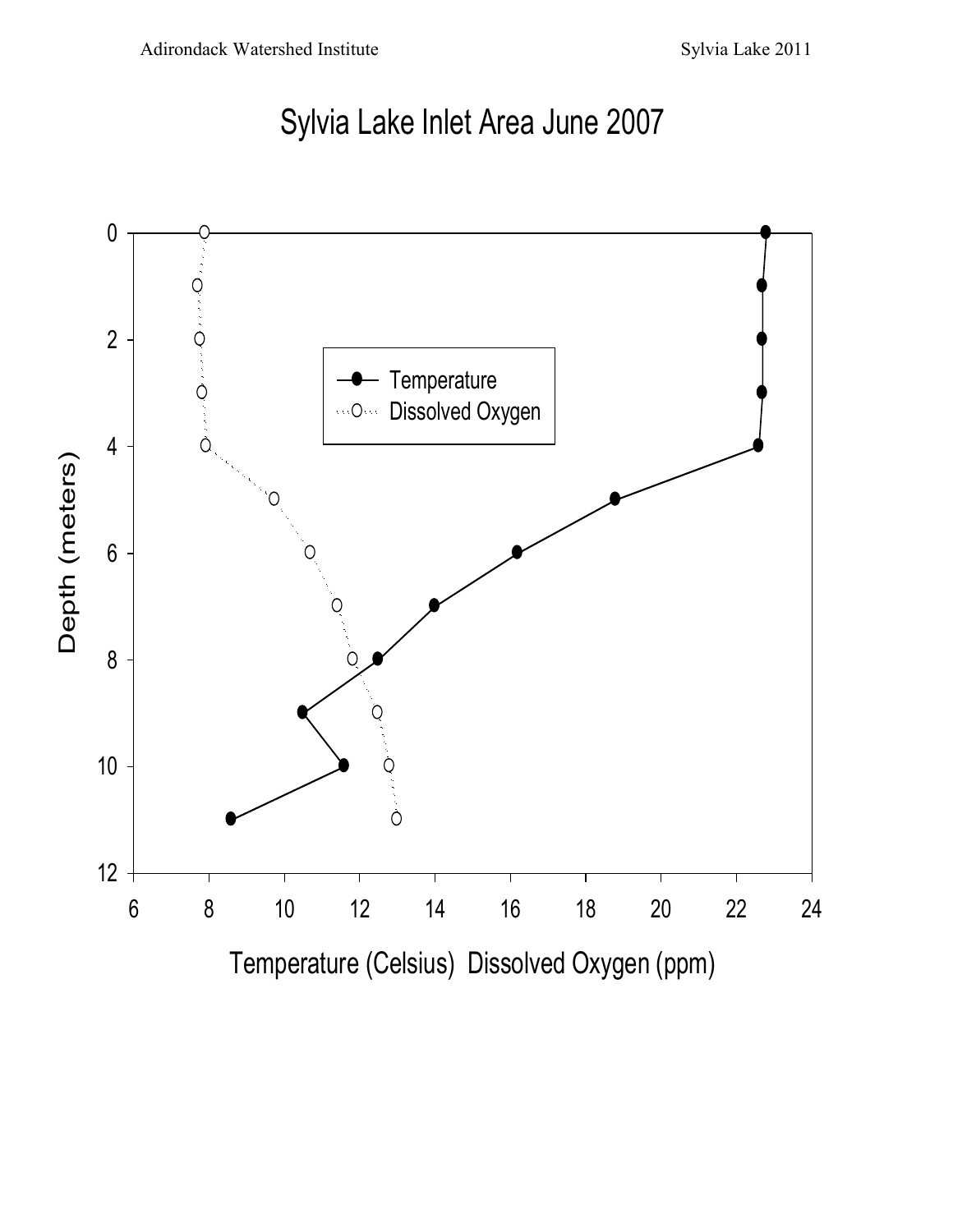| Source     | Lake Name   | Location | <b>Station</b>          | Date      | pH   | Alk   | Cond     | Color<br>Pt- | <b>TP</b> |
|------------|-------------|----------|-------------------------|-----------|------|-------|----------|--------------|-----------|
|            |             |          |                         |           |      | (ppm) | µohms/cm | Co           | (ppm)     |
| Vol        | Sylvia Lake | Marsh    |                         | 7/17/2006 | 7.69 | 102.4 | 210.0    | 23.0         | 0.008     |
| Vol        | Sylvia Lake | Marsh    |                         | 8/18/2006 | 7.61 | 112.0 | 216.0    | 10.0         | 0.011     |
| Vol        | Sylvia Lake | Marsh    |                         | 9/21/2006 | 7.58 | 84.4  | 174.7    | 17.0         | 0.009     |
|            |             |          |                         | Mean      | 7.63 | 99.6  | 200.2    | 16.7         | 0.009     |
|            |             |          |                         | Std Dev   | 0.06 | 14.0  | 22.3     | 6.5          | 0.002     |
|            |             |          |                         |           |      |       |          |              |           |
| Vol        | Sylvia Lake | Center   |                         | 7/24/2006 | 7.39 | 124.4 | 227.0    | 22.0         | 0.011     |
| Vol        | Sylvia Lake | Center   |                         | 8/21/2006 | 7.88 | 120.4 | 200.0    | 10.0         | 0.008     |
| Vol        | Sylvia Lake | Center   |                         | 9/21/2006 | 7.56 | 79.6  | 161.6    | 10.0         | 0.007     |
|            |             |          |                         | Mean      | 7.61 | 108.1 | 196.2    | 14.0         | 0.009     |
|            |             |          |                         | Std Dev   | 0.25 | 24.8  | 32.9     | 6.9          | 0.002     |
|            |             |          |                         |           |      |       |          |              |           |
| <b>AWI</b> | Sylvia Lake | Center   | epi                     | 6/21/2007 | 7.97 | 142.0 | 232.0    | 0.0          | 0.008     |
| Vol        | Sylvia Lake | Center   | $\overline{2}$          | 7/6/2007  | 7.87 | 134.6 | 194.6    | 19.0         | 0.011     |
| Vol        | Sylvia Lake | Center   | $\overline{2}$          | 8/4/2007  | 7.85 | 132.2 | 174.8    | 3.0          | 0.009     |
| Vol        | Sylvia Lake | Center   | $\overline{2}$          | 9/7/2007  | 7.77 | 124.8 | 196.0    | 0.0          | 0.011     |
|            |             |          |                         | Mean      | 7.83 | 130.5 | 188.5    | 7.3          | 0.010     |
|            |             |          |                         | Std Dev   | 0.05 | 5.1   | 11.9     | 10.2         | 0.001     |
| AWI        | Sylvia Lake | Center   | hypo                    | 6/21/2007 | 7.55 | 110.0 | 232.0    | 1.0          | 0.009     |
|            |             |          |                         |           |      |       |          |              |           |
| <b>AWI</b> | Sylvia Lake | Center   | epi                     | 5/26/2008 | 7.81 | 135.6 | 236.0    | 0.0          | 0.010     |
| Vol        | Sylvia Lake | Center   | 2                       | 6/25/2008 | 8.13 | 140.2 | 215.0    | 28.0         | 0.006     |
| Vol        | Sylvia Lake | Center   | 2                       | 8/5/2008  | 8.17 | 138.8 | 201.0    | 0.0          | 0.009     |
| Vol        | Sylvia Lake | Center   | $\overline{2}$          | 9/3/2008  | 8.21 | 140.4 | 154.0    | 2.0          | 0.010     |
|            |             |          |                         | Mean      | 8.08 | 138.8 | 201.5    | 7.5          | 0.009     |
|            |             |          |                         | Std Dev   | 0.18 | 2.2   | 34.8     | 13.7         | 0.002     |
| AWI        | Sylvia Lake | Center   | hypo                    | 5/26/2008 | 7.95 | 140.4 | 235.0    | 1.0          | 0.008     |
|            |             |          |                         |           |      |       |          |              |           |
| Vol        | Sylvia Lake | Center   | $\overline{2}$          | 6/28/2009 | 7.95 | 144.0 | 169.6    | 14.0         | 0.005     |
| Vol        | Sylvia Lake | Center   | $\overline{\mathbf{c}}$ | 7/30/2009 | 7.48 | 74.2  | 148.7    | 20.0         | 0.008     |
| Vol        | Sylvia Lake | Center   | $\overline{2}$          | 8/25/2009 | 7.72 | 125.2 | 118.5    | 11.0         | 0.011     |
|            |             |          |                         | Mean      | 7.72 | 114.5 | 145.6    | 15.0         | 0.008     |
|            |             |          |                         | Std Dev   | 0.24 | 36.1  | 25.7     | 4.6          | 0.003     |
| Vol        | Sylvia Lake | Center   | 2                       | 7/8/2010  | 8.32 | 154.0 | 170.5    | 0.0          | 0.008     |
| Vol        | Sylvia Lake | Center   | $\overline{\mathbf{c}}$ | 8/7/2010  | 8.12 | 138.0 | 199.9    | 14.0         | 0.011     |
| Vol        | Sylvia Lake | Center   | $\overline{2}$          | 9/1/2010  | 8.02 | 136.0 | 185.0    | 20.0         | 0.009     |
|            |             |          |                         | Mean      |      |       |          | 11.3         |           |
|            |             |          |                         |           | 8.15 | 142.7 | 185.1    |              | 0.009     |
|            |             |          |                         | Std Dev   | 0.15 | 9.9   | 14.7     | 10.3         | 0.002     |
| Vol        | Sylvia Lake | Center   | $\overline{2}$          | 6/27/2011 | 7.60 | 97.2  | 192.6    | 11.0         | 0.010     |
| Vol        | Sylvia Lake | Center   | $\overline{2}$          | 7/22/2011 | 7.20 | 82.8  | 176.2    | 16.0         | 0.006     |
| Vol        | Sylvia Lake | Center   | $\overline{2}$          | 8/26/2011 | 7.40 | 90.0  | 190.0    | 47.0         | 0.010     |
|            |             |          |                         | Mean      | 7.40 | 90.0  | 186.3    | 24.7         | 0.009     |
|            |             |          |                         | Std Dev   | 0.20 | 7.2   | 8.8      | 19.5         | 0.002     |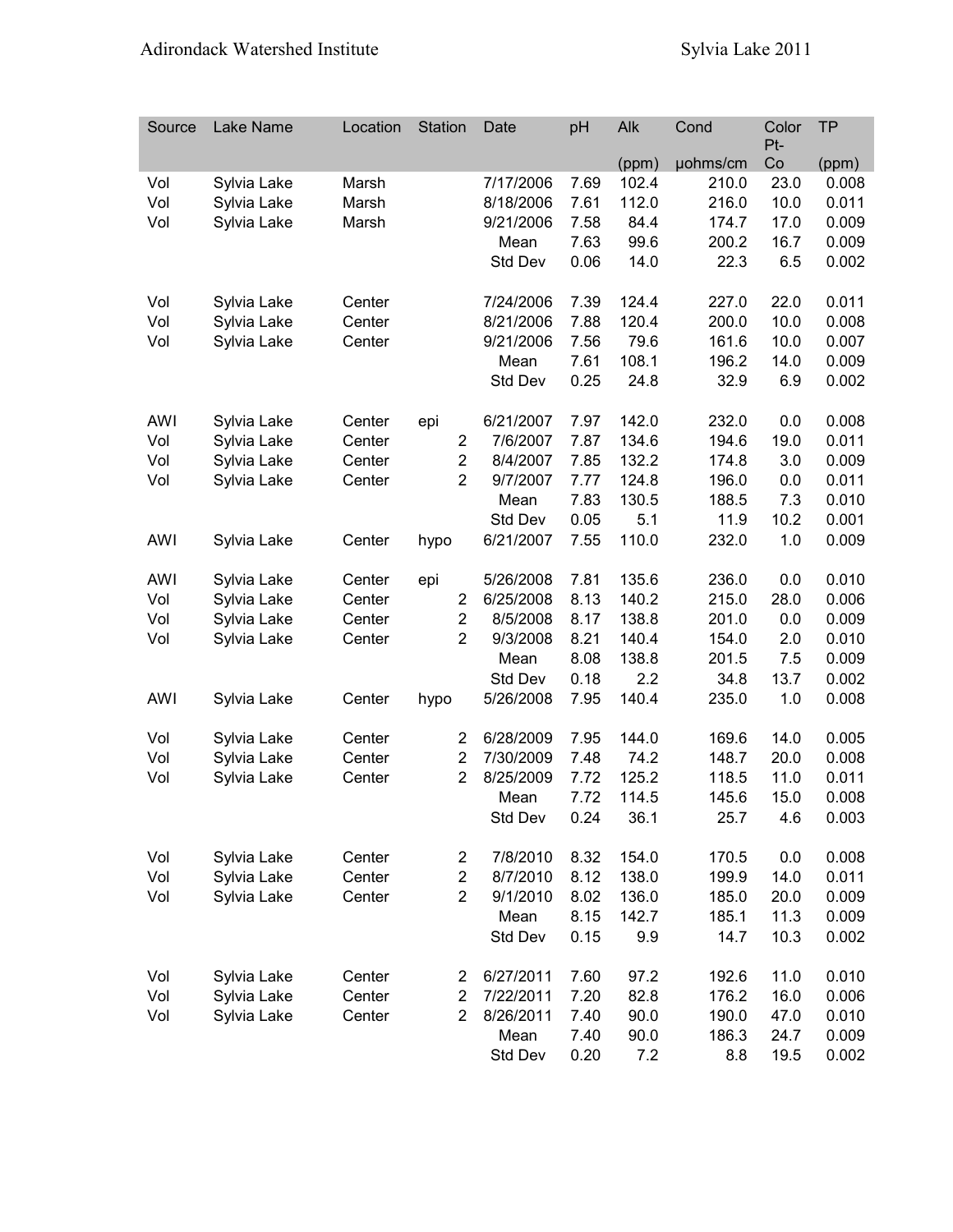| Source     | Lake Name                  | Location | <b>Station</b> | Date      | pH   | Alk   | Cond     | Color<br>Pt- | <b>TP</b> |
|------------|----------------------------|----------|----------------|-----------|------|-------|----------|--------------|-----------|
|            |                            |          |                |           |      | (ppm) | µohms/cm | Co           | (ppm)     |
| Vol        | Sylvia Lake                | Inlet    | 1              | 7/24/2006 | 7.88 | 113.2 | 211.0    | 10.0         | 0.013     |
| Vol        | Sylvia Lake                | Inlet    | 1              | 8/21/2006 | 7.93 | 86.0  | 176.5    | 10.0         | 0.010     |
| Vol        | Sylvia Lake                | Inlet    | 1              | 9/21/2006 | 7.98 | 103.6 | 208.0    | 10.0         | 0.007     |
|            |                            |          |                | Mean      | 7.93 | 100.9 | 198.5    | 10.0         | 0.010     |
|            |                            |          |                | Std Dev   | 0.05 | 13.8  | 19.1     | 0.0          | 0.003     |
| <b>AWI</b> | Sylvia Lake                | Inlet    | epi            | 6/21/2007 | 7.70 | 137.0 | 232.0    | 0.0          | 0.008     |
| Vol        | Sylvia Lake                | Inlet    | 1              | 7/6/2007  | 7.77 | 124.8 | 192.2    | 4.0          | 0.010     |
| Vol        | Sylvia Lake                | Inlet    | $\mathbf 1$    | 8/4/2007  | 7.74 | 122.8 | 130.4    | 21.0         | 0.008     |
| Vol        | Sylvia Lake                | Inlet    | 1              | 9/7/2007  | 7.88 | 128.6 | 152.6    | 0.0          | 0.011     |
|            |                            |          |                | Mean      | 7.80 | 125.4 | 158.4    | 8.3          | 0.010     |
|            |                            |          |                | Std Dev   | 0.07 | 2.9   | 31.3     | 11.2         | 0.002     |
| <b>AWI</b> | Sylvia Lake                | Inlet    | hypo           | 6/21/2007 | 7.72 | 139.0 | 232.0    | 1.0          | 0.008     |
|            |                            | Inlet    |                | 6/25/2008 | 7.79 | 138.0 | 228.0    | 27.0         | 0.006     |
| Vol<br>Vol | Sylvia Lake                | Inlet    | 1              | 8/5/2008  | 8.44 | 146.0 | 176.0    | 0.0          | 0.012     |
| Vol        | Sylvia Lake<br>Sylvia Lake | Inlet    | 1<br>1         | 9/3/2008  | 7.62 | 122.0 | 162.0    | 13.0         | 0.011     |
|            |                            |          |                | Mean      | 7.95 | 135.3 | 188.7    | 13.3         | 0.010     |
|            |                            |          |                | Std Dev   | 0.43 | 12.2  | 34.8     | 13.5         | 0.003     |
|            |                            |          |                |           |      |       |          |              |           |
| Vol        | Sylvia Lake                | Inlet    | 1              | 6/28/2009 | 7.63 | 118.8 | 222.0    | 25.0         | 0.008     |
| Vol        | Sylvia Lake                | Inlet    | 1              | 7/30/2009 | 7.69 | 123.6 | 226.0    | 22.0         | 0.014     |
| Vol        | Sylvia Lake                | Inlet    | 1              | 8/25/2009 | 7.66 | 122.8 | 193.3    | 17.0         | 0.012     |
|            |                            |          |                | Mean      | 7.66 | 121.7 | 213.8    | 21.3         | 0.011     |
|            |                            |          |                | Std Dev   | 0.03 | 2.6   | 17.8     | 4.0          | 0.003     |
| Vol        | Sylvia Lake                | Inlet    | 1              | 7/8/2010  | 8.31 | 152.0 | 195.9    | 17.0         | 0.011     |
| Vol        | Sylvia Lake                | Inlet    | 1              | 8/7/2010  | 8.14 | 139.0 | 190.6    | 28.0         | 0.013     |
| Vol        | Sylvia Lake                | Inlet    | 1              | 9/1/2010  | 7.89 | 129.0 | 147.0    | 21.0         | 0.01      |
|            |                            |          |                | Mean      | 8.11 | 140.0 | 177.8    | 22.0         | 0.011     |
|            |                            |          |                | Std Dev   | 0.21 | 11.5  | 26.8     | 5.6          | 0.002     |
| Vol        | Sylvia Lake                | Inlet    | 1              | 6/27/2011 | 7.52 | 93.2  | 162.2    | 1.0          | 0.006     |
| Vol        | Sylvia Lake                | Inlet    | 1              | 7/22/2011 | 7.66 | 88.4  | 187.0    | 33.0         | 0.011     |
| Vol        | Sylvia Lake                | Inlet    | 1              | 8/26/2011 | 7.43 | 107.6 | 202.0    | 18.0         | 0.008     |
|            |                            |          |                | Mean      | 7.54 | 96.4  | 183.7    | 17.3         | 0.008     |
|            |                            |          |                | Std Dev   | 0.12 | 10.0  | 20.1     | 16.0         | 0.003     |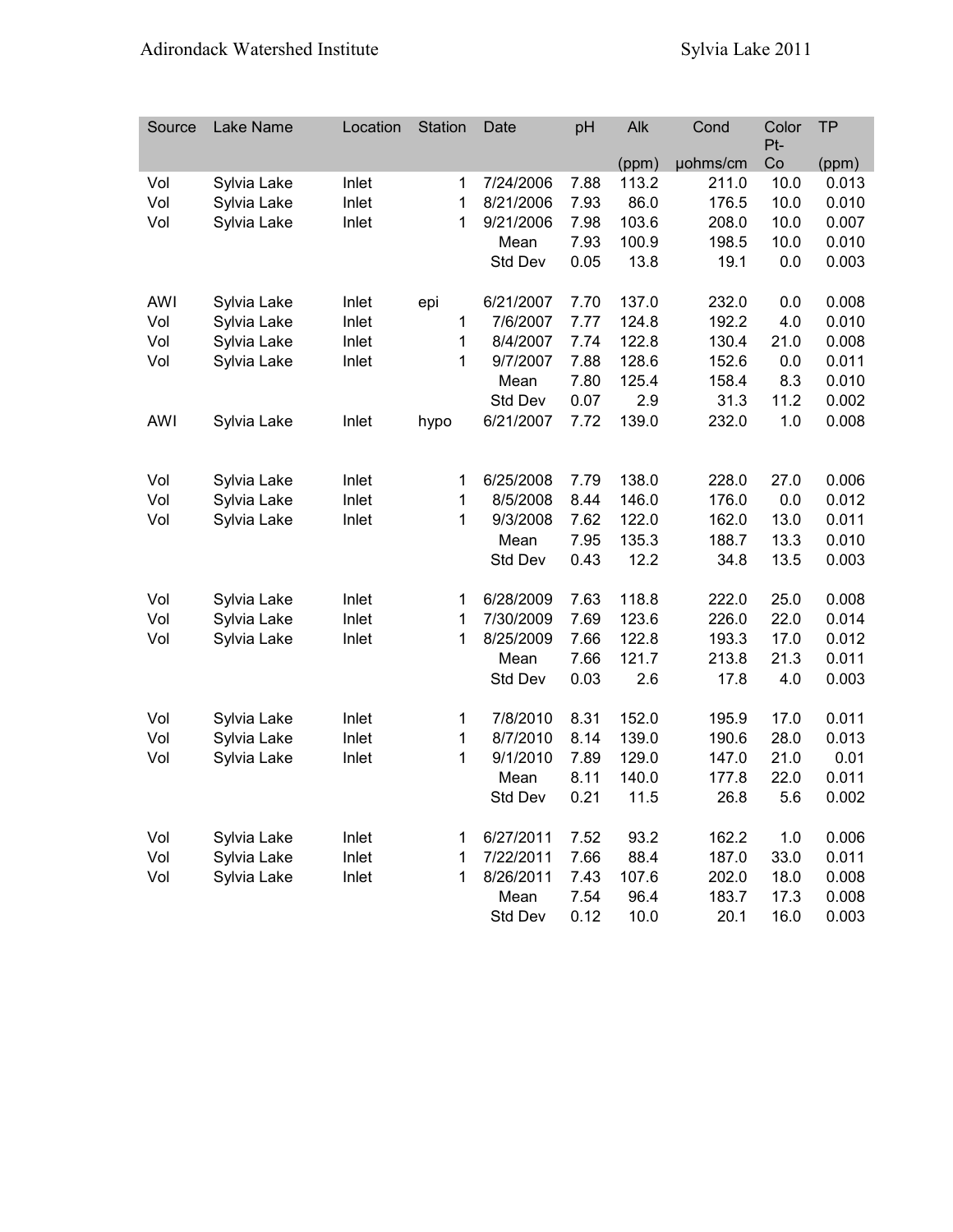## Adirondack Watershed Institute Sylvia Lake 2011

| Location | Date      | Secchi<br>(meters) | <b>Nitrate</b><br>(ppm) | Chloride<br>(ppm) | Calcium<br>(ppm) | Aluminum<br>(ppm) | Chl A<br>$\mu$ g/L |
|----------|-----------|--------------------|-------------------------|-------------------|------------------|-------------------|--------------------|
| Marsh    | 7/17/2006 | 6.5                | 0.00                    | 14.0              |                  |                   | 1.64               |
| Marsh    | 8/18/2006 | 5.0                | 0.00                    | 15.0              |                  |                   | 2.45               |
| Marsh    | 9/21/2006 | 6.0                | 0.10                    | 12.0              |                  |                   | 1.84               |
|          | Mean      | 5.8                | 0.03                    | 13.7              |                  |                   | 1.98               |
|          | Std Dev   | 0.8                | 0.06                    | 1.5               |                  |                   | 0.42               |
| Center   | 7/24/2006 | 5.0                | 0.00                    | 15.0              |                  |                   | 2.43               |
| Center   | 8/21/2006 | 6.3                | 0.00                    | 14.0              |                  |                   | 1.84               |
| Center   | 9/21/2006 | 6.5                | 0.10                    | 10.0              |                  |                   | 1.47               |
|          | Mean      | 5.9                | 0.03                    | 13.0              |                  |                   | 1.91               |
|          | Std Dev   | 0.8                | 0.06                    | 2.6               |                  |                   | 0.48               |
| epi      | 6/21/2007 | 6.4                | 0.00                    | 17.0              |                  | 0.00              | 1.87               |
|          | 7/6/2007  | 5.0                | 0.00                    |                   |                  |                   | 2.04               |
|          | 8/4/2007  | 6.0                | 0.00                    |                   |                  |                   | 1.95               |
|          | 9/7/2007  | 5.5                | 0.00                    |                   |                  |                   | 2.12               |
|          | Mean      | 5.5                | 0.00                    |                   |                  |                   | 2.04               |
|          | Std Dev   | 0.5                | 0.00                    |                   |                  |                   | 0.09               |
| hypo     | 6/21/2007 |                    | 0.10                    | 20.0              |                  | 0.00              |                    |
| epi      | 5/26/2008 | 4.2                | 0.00                    | 21.0              | 18.2             | 0.00              | 3.12               |
|          | 6/25/2008 | 7.0                | 0.20                    |                   |                  |                   | 1.43               |
|          | 8/5/2008  | 5.5                | 0.20                    |                   |                  |                   | 1.89               |
|          | 9/3/2008  | 5.0                | 0.10                    |                   |                  |                   | 2.05               |
|          | Mean      | 5.4                | 0.13                    | 21.0              |                  |                   | 2.12               |
|          | Std Dev   | 1.2                | 0.10                    |                   |                  |                   | 0.72               |
| hypo     | 5/26/2008 | $\pmb{\mathsf{x}}$ | 0.00                    | 21.0              | 18.6             | 0.00              | X                  |
| Center   | 6/28/2009 | 7.5                | 0.10                    | 11.0              | 19.1             | 0.00              | 1.21               |
| Center   | 7/30/2009 | 6.0                | 0.60                    |                   |                  |                   | 1.82               |
| Center   | 8/25/2009 | 5.0                | 0.00                    |                   |                  |                   | 2.23               |
|          | Mean      | 6.2                | 0.23                    |                   |                  |                   | 1.75               |
|          | Std Dev   | 1.3                | 0.32                    |                   |                  |                   | 0.51               |
| Center   | 7/8/2010  | 5.5                | 0.24                    | 14.9              | 26.9             | 0.00              | 1.72               |
| Center   | 8/7/2010  | 4.5                | 0.20                    | 14.4              | 23.9             | 0.00              | 2.96               |
| Center   | 9/1/2010  | 5.0                | 0.20                    | 15.0              | 25.0             | 0.00              | 1.98               |
|          | Mean      | 5.0                | 0.21                    | 14.8              | 25.3             | 0.00              | 2.22               |
|          | Std Dev   | 0.5                | 0.02                    | 0.3               | 1.5              | 0.00              | 0.65               |
| Center   | 6/27/2011 | 6.5                | 0.209                   | 14.0              | 20.6             | 0.016             | 1.44               |
| Center   | 7/22/2011 | 5.5                | 0.147                   | 15.6              | 18.3             | 0.010             | 1.78               |
| Center   | 8/26/2011 | 4.5                | 0.168                   | 14.6              | 20.0             | 0.023             | 2.81               |
|          | Mean      | 5.5                | 0.175                   | 14.7              | 19.6             | 0.016             | 2.01               |
|          | Std Dev   | 1.0                | 0.032                   | 0.8               | 1.2              | 0.007             | 0.71               |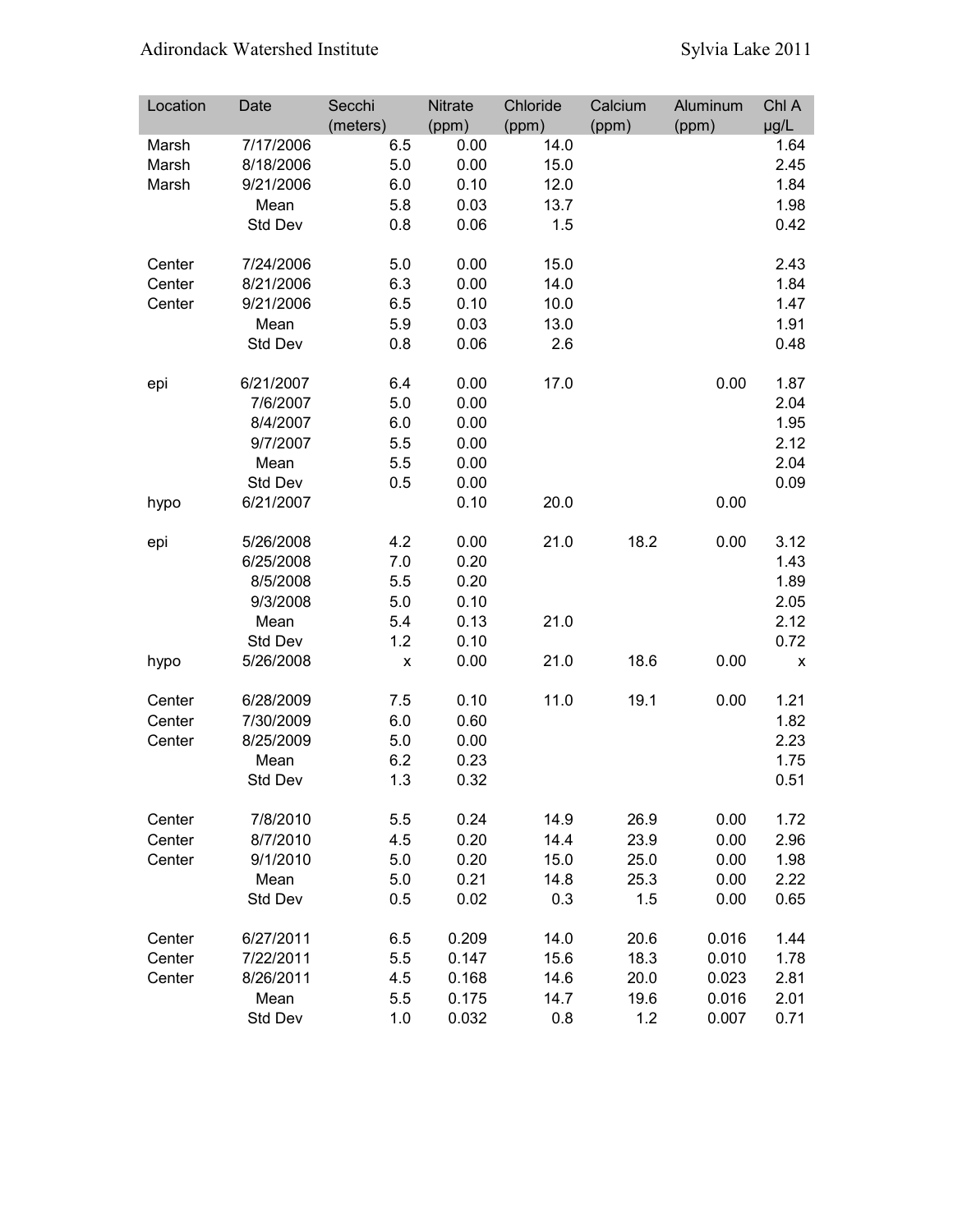## Adirondack Watershed Institute Sylvia Lake 2011

| Location | Date           | Secchi<br>(meters) | Nitrate<br>(ppm) | Chloride<br>(ppm) | Calcium<br>(ppm) | Aluminum<br>(ppm) | Chl A<br>$\mu$ g/L |
|----------|----------------|--------------------|------------------|-------------------|------------------|-------------------|--------------------|
| Inlet    | 7/24/2006      | 4.7                | 0.10             | 15.0              |                  |                   | 2.75               |
| Inlet    | 8/21/2006      | 5.4                | 0.00             | 12.0              |                  |                   | 1.89               |
| Inlet    | 9/21/2006      | 6.5                | 0.00             | 15.0              |                  |                   | 1.57               |
|          | Mean           | 5.5                | 0.03             | 14.0              |                  |                   | 2.07               |
|          | Std Dev        | 0.9                | 0.06             | 1.7               |                  |                   | 0.61               |
| Inlet    | 6/21/2007      | 7.0                | 0.10             | 16.0              |                  | 0.00              | 1.77               |
|          | 7/6/2007       | 5.5                | 0.10             |                   |                  |                   | 1.98               |
|          | 8/4/2007       | 6.0                | 0.00             |                   |                  |                   | 1.89               |
|          | 9/7/2007       | 5.0                | 0.00             |                   |                  |                   | 2.12               |
|          | Mean           | 5.5                | 0.03             |                   |                  |                   | 2.00               |
|          | Std Dev        | 0.5                | 0.06             |                   |                  |                   | 0.12               |
| Inlet    | 6/21/2007      |                    | 0.00             | 16.0              |                  |                   |                    |
|          |                |                    |                  |                   |                  |                   |                    |
| Inlet    | 6/25/2008      | 7.0                | 0.20             |                   |                  |                   | 1.75               |
|          | 8/5/2008       | 4.3                | 0.10             |                   |                  |                   | 3.07               |
|          | 9/3/2008       | 4.5                | 0.10             |                   |                  |                   | 2.57               |
|          | Mean           | 5.3                | 0.13             |                   |                  |                   | 2.46               |
|          | Std Dev        | 1.5                | 0.06             |                   |                  |                   | 0.67               |
| Inlet    | 6/28/2009      | 6.0                | 0.00             | 17.0              | 17.4             | 0.00              | 1.87               |
|          | 7/30/2009      | 4.5                | 0.00             |                   |                  |                   | 2.67               |
|          | 8/25/2009      | 4.8                | 1.00             |                   |                  |                   | 2.25               |
|          | Mean           | 5.1                | 0.33             |                   |                  |                   | 2.26               |
|          | Std Dev        | 0.8                | 0.58             |                   |                  |                   | 0.40               |
| Inlet    | 7/8/2010       | 4.5                | 0.240            | 13.8              | 26.9             | 0.03              | 3.01               |
|          | 8/7/2010       | 4.0                | 0.170            | 12.0              | 24.0             | 0.03              | 4.04               |
|          | 9/1/2010       | 5.0                | 0.189            | 12.6              | 22.3             | 0.07              | 1.98               |
|          | Mean           | 4.5                | 0.200            | 12.8              | 24.4             | 0.04              | 3.01               |
|          | Std Dev        | 0.5                | 0.036            | 0.9               | 2.3              | 0.02              | 1.03               |
| Inlet    | 6/27/2011      | 6.5                | 0.204            | 11.7              | 19.8             | 0.010             | 1.81               |
|          | 7/22/2011      | 5.0                | 0.123            | 13.4              | 20.0             | 0.022             | 1.97               |
|          | 8/26/2011      | 4.5                | 0.164            | 14.0              | 23.6             | 0.098             | 2.87               |
|          | Mean           | 5.3                | 0.164            | 13.0              | 21.1             | 0.043             | 2.22               |
|          | <b>Std Dev</b> | 1.0                | 0.041            | 1.2               | 2.1              | 0.048             | 0.57               |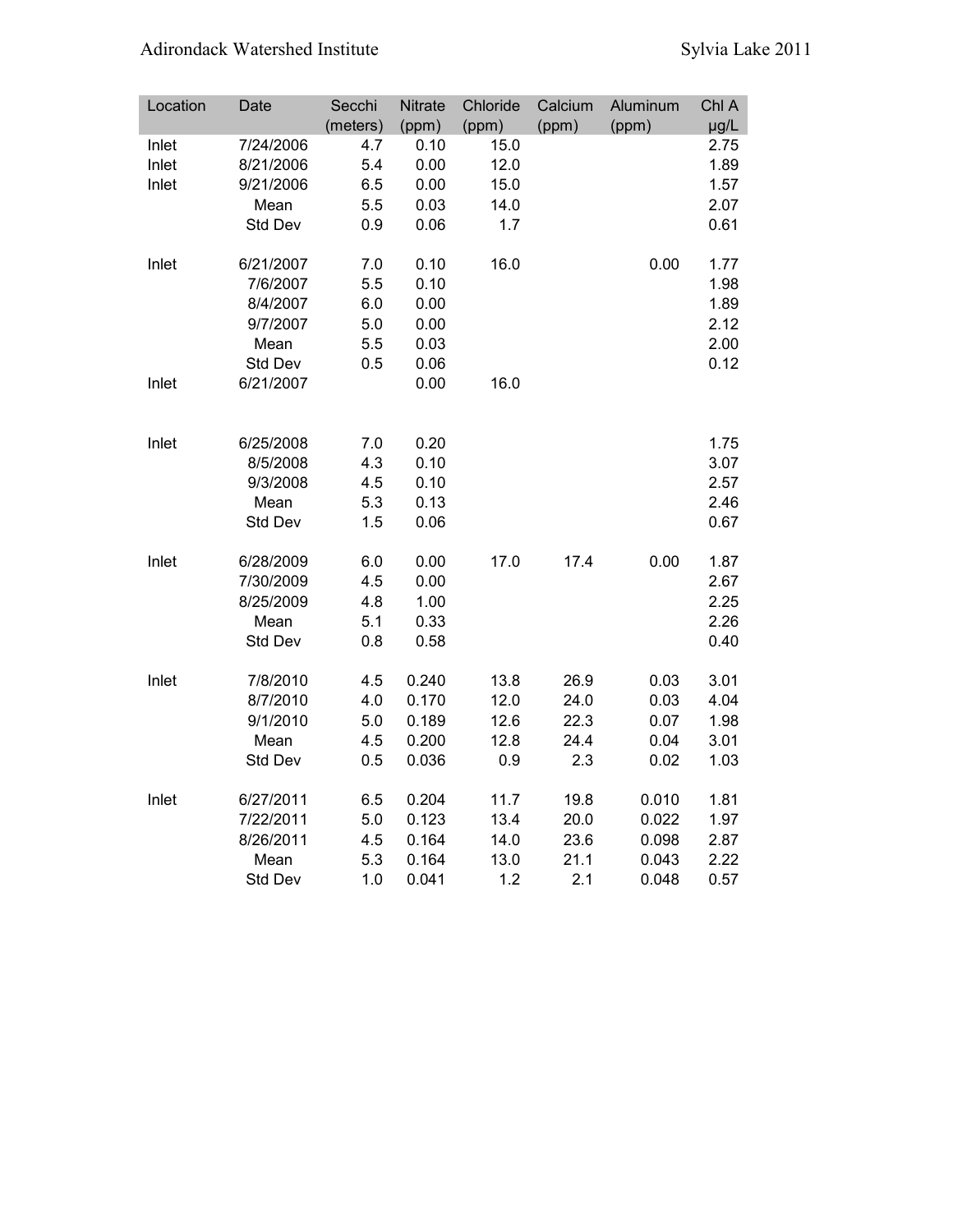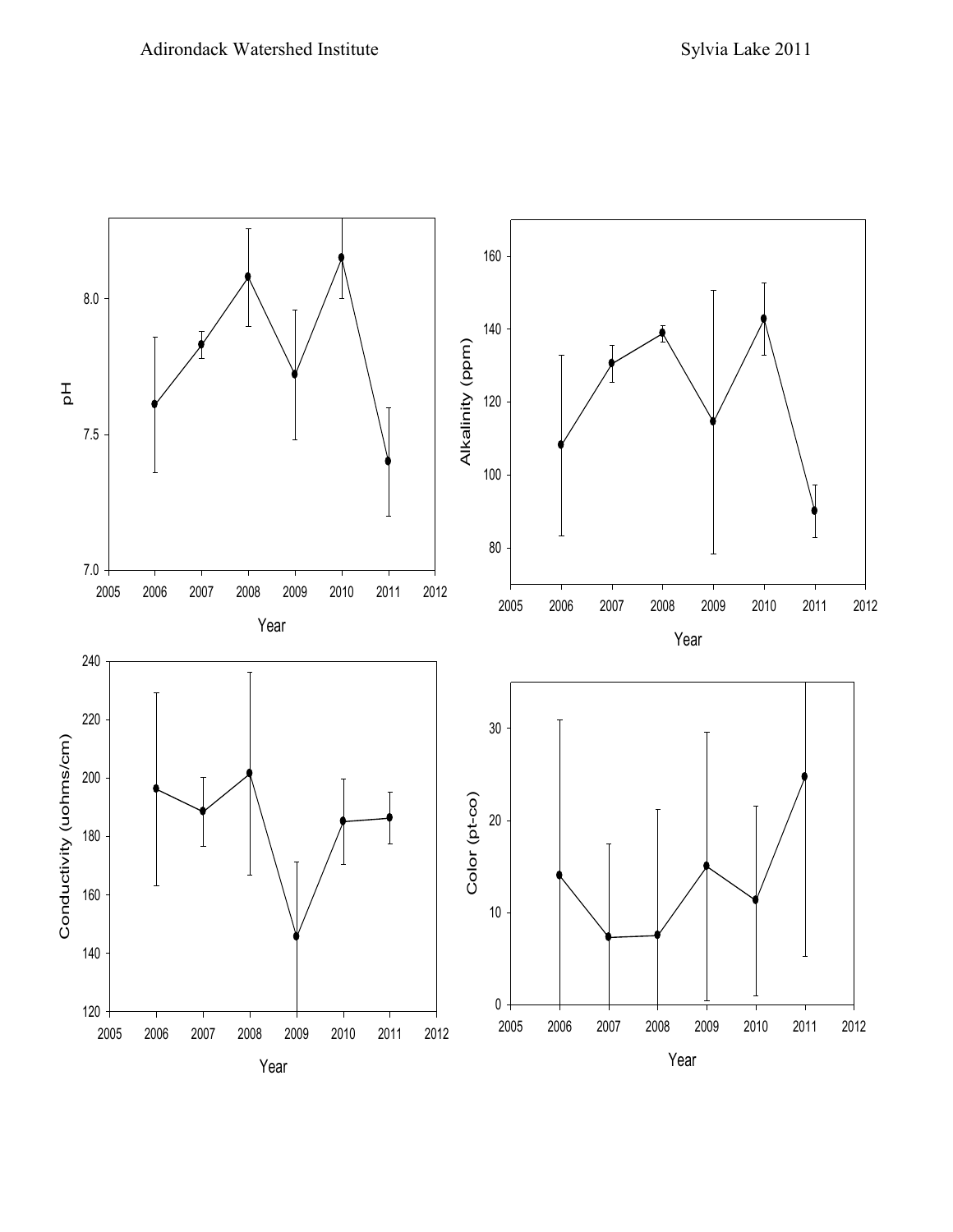